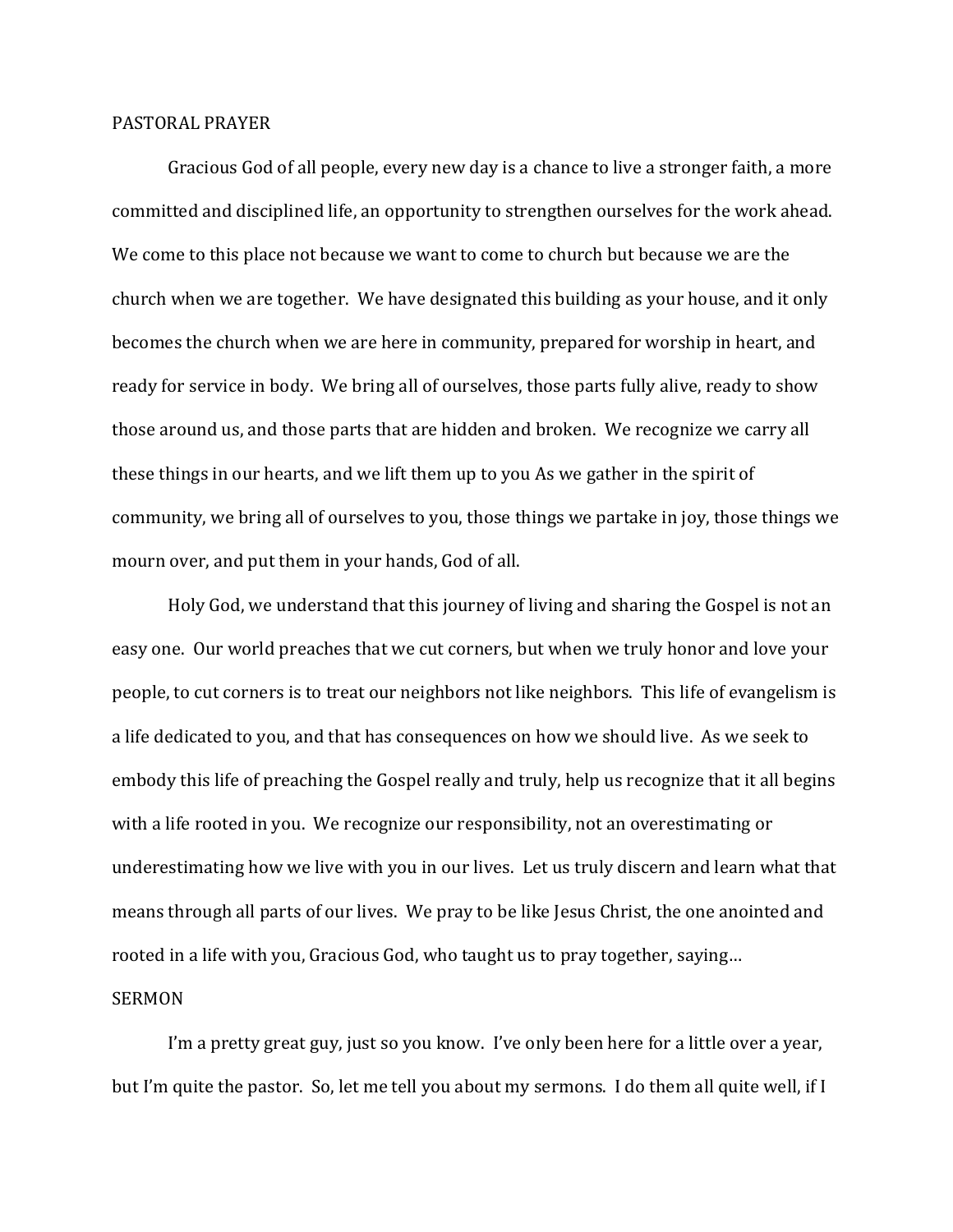may say so myself. No one really helps me with them. I don't let Catherine read them ahead of time, but I wrap myself into my little writing shell and take care of them efficiently. I pick up my bible and study it carefully, and then I crank out a sermon that is totally awesome. Ya know, I'm pretty good at this whole pastoring thing. I'm glad I made a profession out of it; aren't you?

 I think I would be horrified if I really just said that and meant it. It's too selfabsorbed and taking far too much credit for things that are done as a community. I count that I said some variant of "I" or "me" in that little paragraph about 16 times. Sure, I am the one who got an education to move into this calling, but it's not all about me. I work with someone greater to craft these sermons. When they are presented, you are not the sole listener; someone greater works with you to help learn, discern, and take some things away that might be applicable to you later. It's not just about the individual; we work in partnership. We do not do it alone, because the Christian life is never about "alone."

 So, evangelism. We're getting a new picture now. We leave behind the images that put down, that enforce, that make other people what we want them to be. We began with the idea that "It's not about results," for God grows the seeds; we plant them. Evangelism is not a "drive-by" proposition, for "it begins with friendship." We make friends, not converts. When we do share, we "share our stories and ourselves," with our personal stories of God working in our lifetimes, lives that live out the faith we claim, and the authentic joy of a life with God. What are we missing? All of these things have to do with how we act. Indeed, we must be very intentional with how we act as we evangelize. However, we must put our trust not in our actions but in whom we serve. Our fourth and final phrase is "We are rooted in God." We live our lives in and for God. If we look at it well, we'll recognize this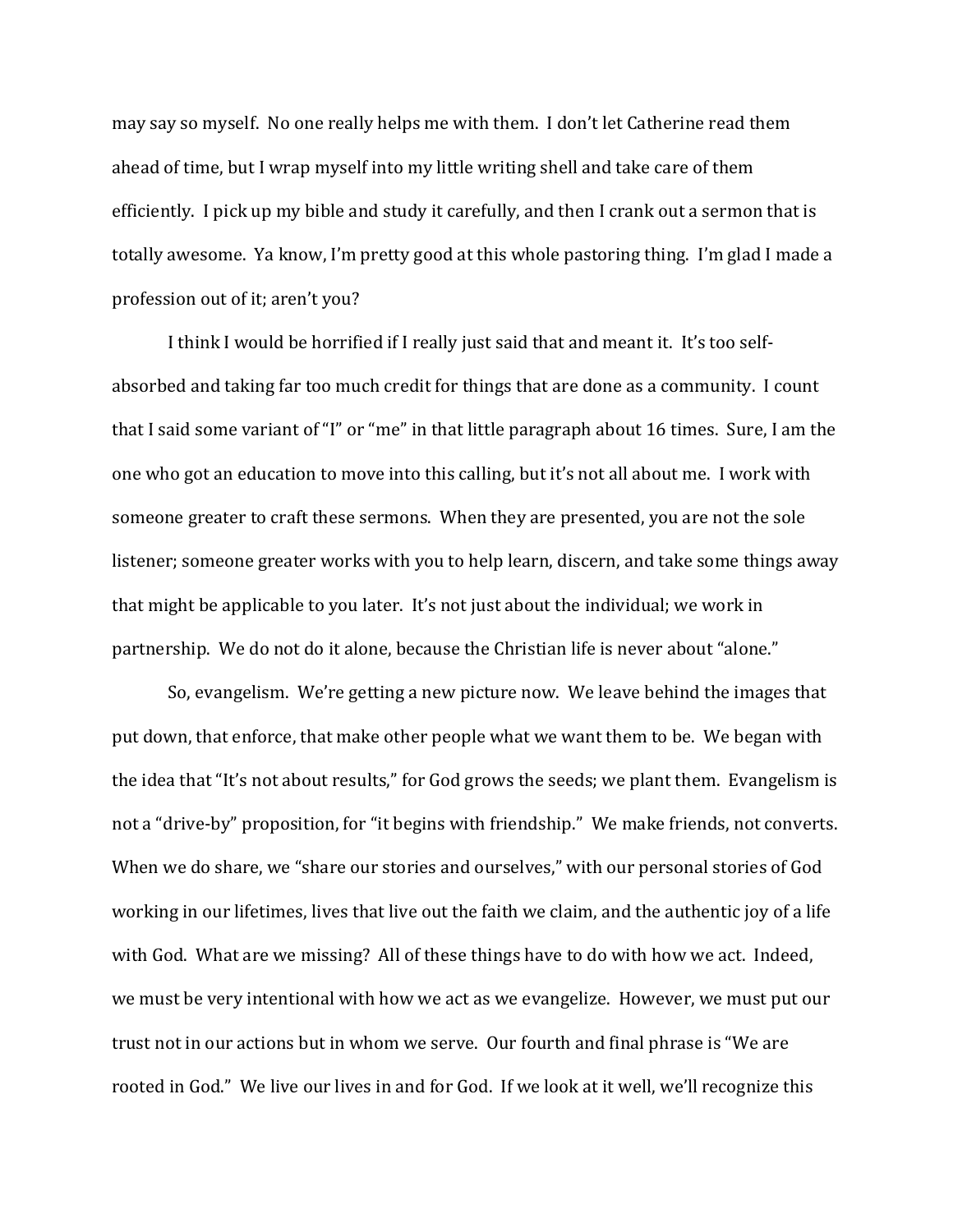undergirds all three of our previous messages. They work because of how God works in and with us. Let's see how God makes evangelism as we take apart our scripture lessons and see how they craft a message for our lives and for our time.

 Our examples and understanding of evangelism must come from Jesus, and a lot is gained from his main expression of what it means to share the Gospel. Our first scripture lesson, as it has been throughout this series, is Jesus' Great Commission from Matthew. We hold onto it as not only our mission of evangelism, but our guide. In it, Christ confirms that our calling is to go out and make disciples of all nations, recognizing that he is with us throughout it all. This passage frames our responsibility and calling to be evangelists in this world. Hopefully, throughout this series, we have crafted something entirely different than those negative thoughts that come to mind. When Jesus says, "Make disciples," that does not mean "make converts," to me. That's not relationship, which is who Christ is above all. "Make disciples" calls me to be in relationship, for discipleship is about doing, not simply about being. It's about teaching and learning all along the way. But what is most important about this passage is how Jesus frames what he says. Firstly, he says, "All authority on earth and heaven has been given to me." He gives his instructions to us in the middle, and ends with "And I am with you always, even to the end of the age." The bookends to Jesus' Great Commission are a statement of Jesus' authority and how Jesus will always be with us. The Great Commission begins and ends with God's authority and presence. Evangelism begins and ends with God! It's not only about us and what we do. It's about where we are rooted. And, of course, faithful evangelism begins and ends when "We are rooted in God."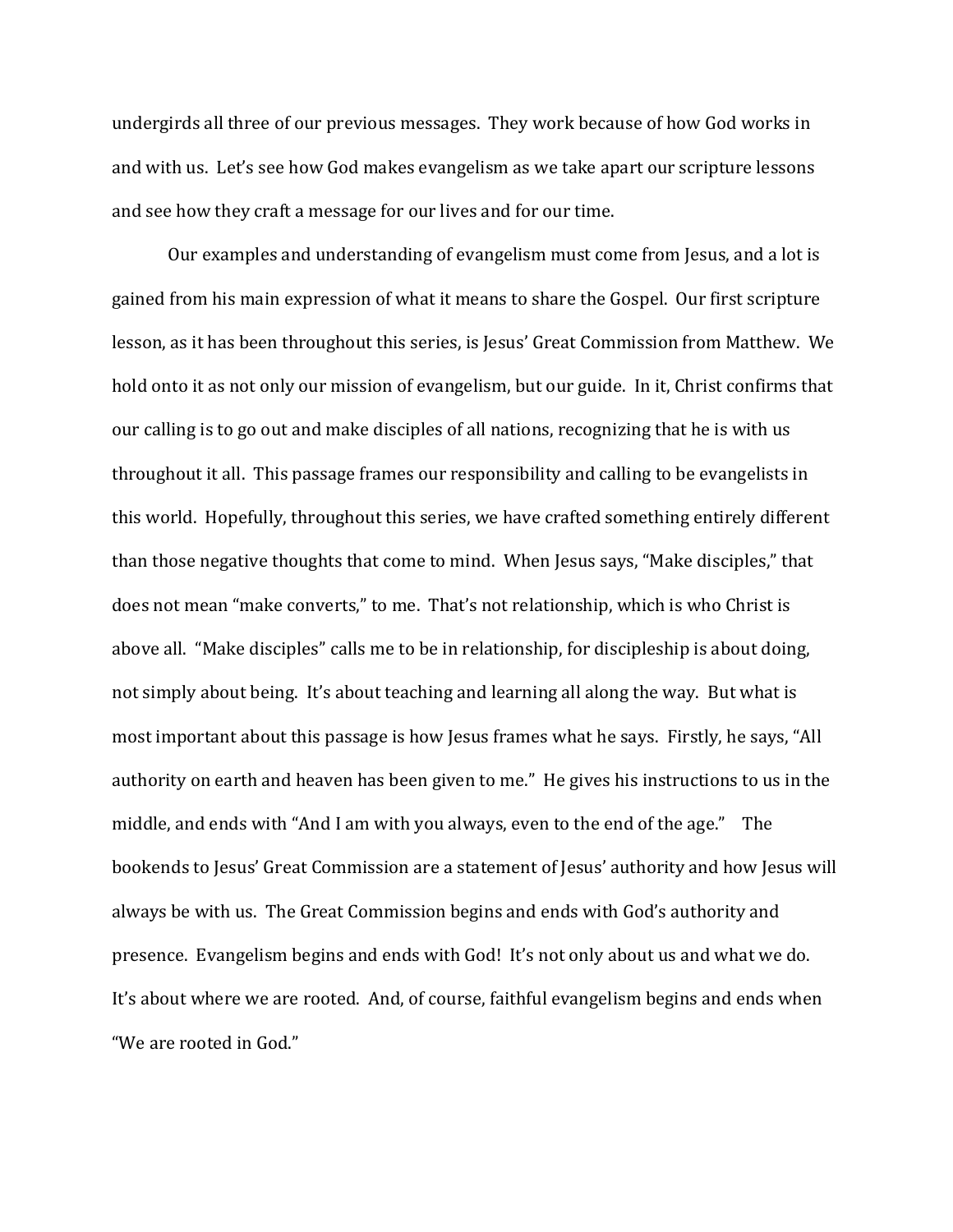Our second scripture lesson comes from the beginning of Jesus' ministry, the very start of the public ministry after he made his way out of the wilderness. He comes to the synagogue on the Sabbath, which is Saturday, as do all good Jews. He stands up to speak, and is given the scroll of the prophet Isaiah. It's not clear whether he asked for the scroll or was just given it, but what he says is by no means an accident. He quotes Isaiah in dramatic fashion. "The Spirit of the Lord is upon me, because he has anointed me to bring good news to the poor. He has sent me to proclaim release to the captives and recovery of sight to the blind, to let the oppressed go free, to proclaim the year of the Lord's favor." In academics, when we write a paper, we begin with something called a thesis statement. The thesis statement sets out the idea of the work to come. It indicates what one sets out to prove and how one will do it. It is where we tell everyone what will happen through the course of our work. I want to call this passage Jesus' thesis statement of the ministry to come. This is what he will prove; this is what he will do. This sets the tone for everything else to follow, and it all comes right back to this statement. This is the foundation of Jesus' ministry in the coming years. "This has been fulfilled in your hearing," he says.

 It means something for us too. Jesus chooses this scripture intentionally. It wasn't the Lectionary reading for the week. This had a message he needed to share. And what did he share? It begins where we should begin: "The Spirit of the Lord is upon me, because he has anointed me to bring good news to the poor." He could have begun anywhere, but his message gives us a flavor of what is required of us. If we just look at this sentence grammatically, there are two independent clauses: "The Spirit of the Lord is upon me" is one. The second is "He has anointed me to bring good news to the poor." If we remember grammar, every sentence has a subject, verb, and direct object. The subject is the actor, the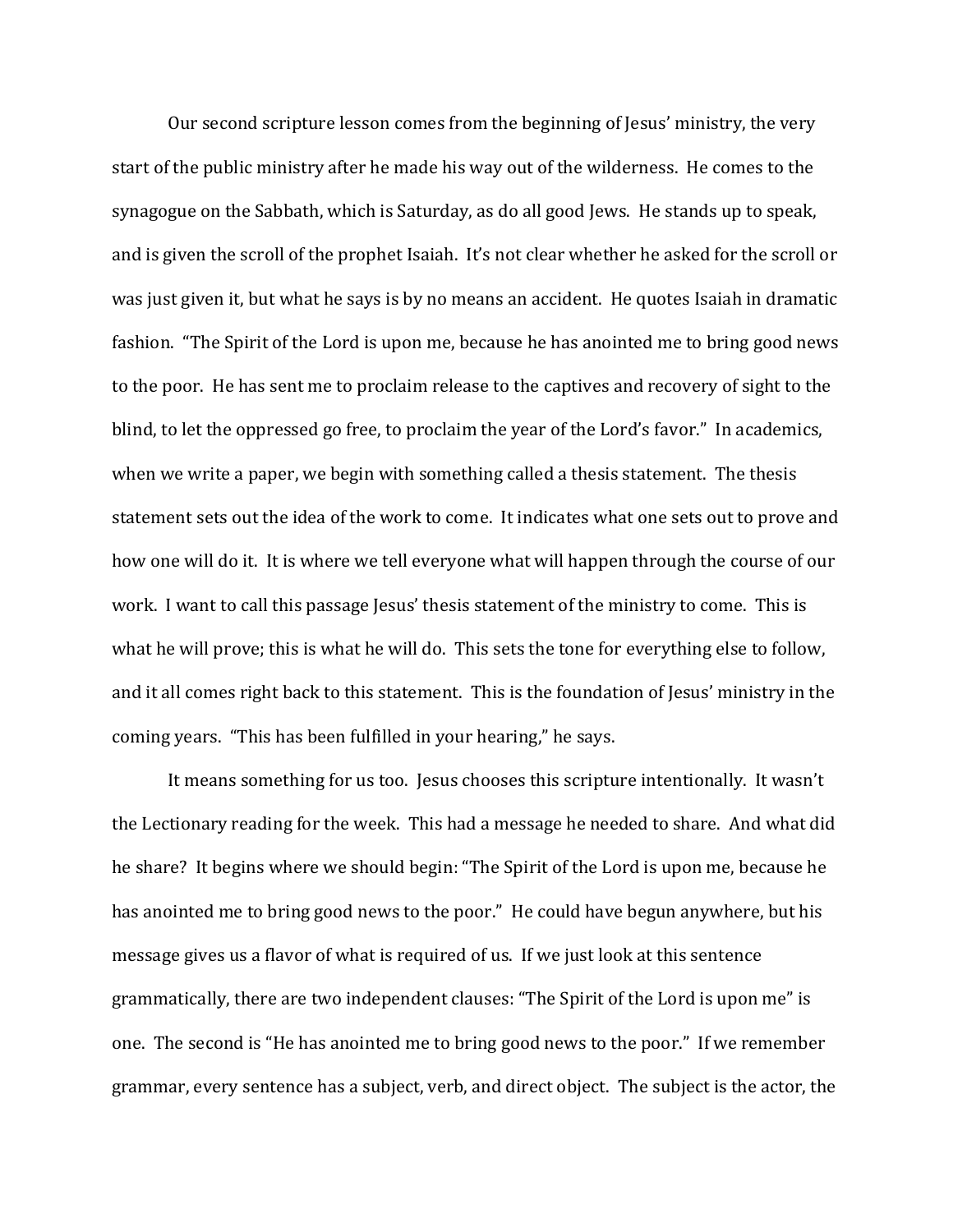verb is the action, and the direct object is the one being acted upon. The subject of both sentences refers to God. The Direct Object of both sentences, the one being acted upon, in both sentences is Jesus. In Jesus' ministry, the one who acts is God, and Jesus is the one whom God acts with and through. This is amazing. And we can use this as the thesis statement for our own ministry as well. God is the actor, and we are the ones God acts with and through. We are the ones empowered for ministry by God.

 If our evangelism doesn't have the background of being "rooted in God," we are destined to fail. This world has some really bad ideas about responsibility. Either we fully own responsibility or we disown things sent our way. Both can be used well, and both can be abused when we work with God. There is the under reliance on God. If I think that the sermon is all my responsibility and I do not meditate and reflect on how God is speaking to me and through me, then I am overestimating my responsibility. I'm making it more about me. I'm chasing my own tail, doing it for my glory, and not for God's glory. On the other hand, there is the misdirected over-reliance on God. If I figure that God's gonna move when I stand up here and deliver a sermon and provide the sermon for me...I'm pretty sure that we'll all be disappointed. God doesn't just take us over, but God works with us. Being rooted in God is the faithful balance between the two. When we are rooted in God, we recognize that God is the beginning and the end, but God calls us to responsibility as well, just like the Great Commission. We come to church, we study the bible, we learn about God because we are to be equipped when God calls us, in the moment or over a lifetime. We work with God to fulfill the calling of God. We are never left alone, but we don't pass the buck.